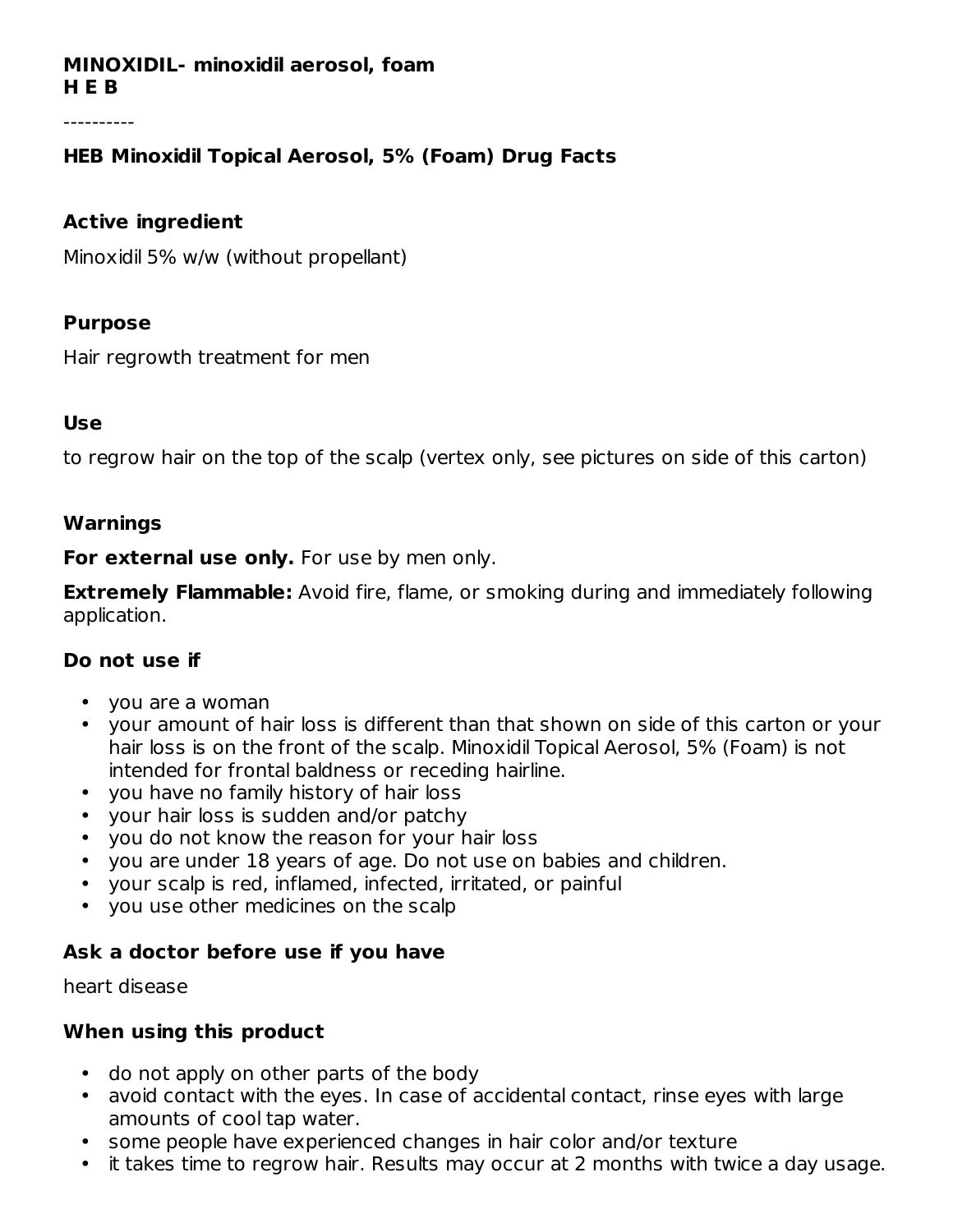For some men, you may need to use this product for at least 4 months before you see results.

• the amount of hair regrowth is different for each person. This product will not work for all men.

# **Stop use and ask a doctor if**

- chest pain, rapid heartbeat, faintness, or dizziness occurs
- sudden, unexplained weight gain occurs
- your hands or feet swell
- scalp irritation or redness occurs
- unwanted facial hair growth occurs
- you do not see hair regrowth in 4 months

# **May be harmful if used when pregnant or breast-feeding.**

#### **Keep out of reach of children.**

If swallowed, get medical help or contact a Poison Control Center right away. (1-800- 222-1222)

# **Directions**

- apply half a capful 2 times a day to the scalp in the hair loss area
- massage into scalp with fingers, then wash hands well
- see enclosed leaflet for complete directions on how to use
- using more or more often will not improve results
- continued use is necessary to increase and keep your hair regrowth or hair loss will begin again

# **Other information**

- hair growth has been shown in a clinical study of men (mostly white) aged 18-49 years who used it for 4 months
- see hair loss pictures on side of this carton
- before use, read all information on package and enclosed leaflet
- keep the package. It contains important information.
- store at 20-25°C (68-77°F)
- contents under pressure. Do not puncture or incinerate container. Do not expose to heat or store at temperatures above 120°F (49°C).

# **Inactive ingredients**

butane, butylated hydroxytoluene, cetyl alcohol, citric acid, dehydrated alcohol, isobutane, lactic acid, polysorbate 60, propane, purified water, stearyl alcohol

# **Questions or comments?**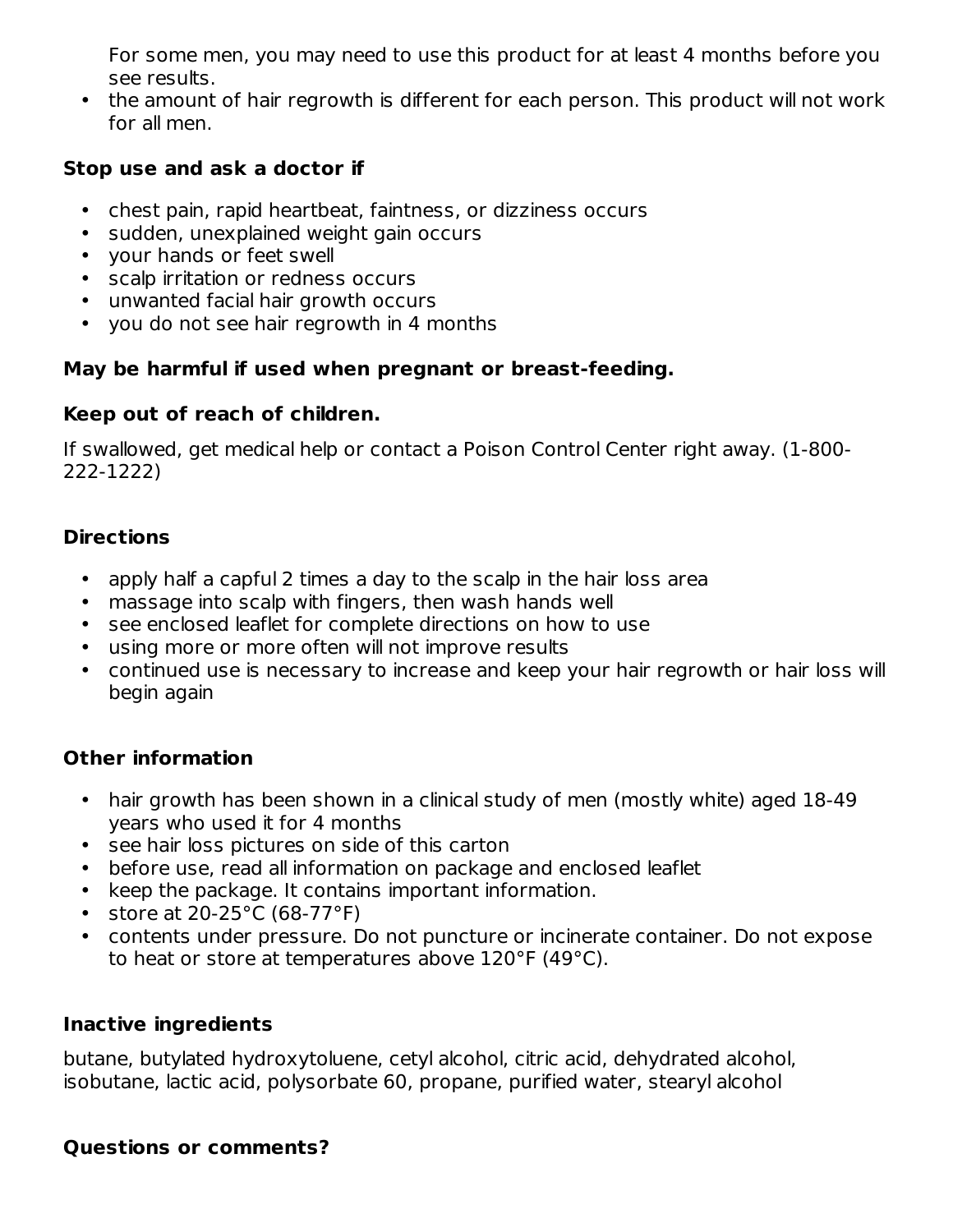**Consumer Information**

#### **IMPORTANT INFORMATION ABOUT**

**Minoxidil Topical Aerosol, 5% (Foam)**

**Hair Regrowth Treatment**

**UNSCENTED**

#### **For Men**

- **Revitalizes Hair Follicles**
- **Easy-To-Use Foam**
- **Clinically Proven to Help Regrow Hair**

# **Not For Use By Women**

# **SAVE LEAFLET FOR FUTURE REFERENCE**

It takes time to regrow hair. Results may occur at 2 months with twice a day usage. For some men, you may need to use this product for at least 4 months before you see results.

Please read this leaflet carefully. It will help you understand how to use Minoxidil Topical Aerosol, 5% and what to expect from its use. If you have any questions after reading this leaflet, or anytime while using Minoxidil Topical Aerosol, 5%, you should ask your healthcare professional or call us at 1-800-719-9260.

# **What is Minoxidil Topical Aerosol, 5%?**

Minoxidil Topical Aerosol, 5% is a white foam containing 5% minoxidil for use only on the scalp to help regrow hair in men.

# **Who may use Minoxidil Topical Aerosol, 5%?**

Minoxidil Topical Aerosol, 5% is for use only by men. Minoxidil Topical Aerosol, 5% may be appropriate for you if you are a male at least 18 years old and experiencing gradually thinning hair or gradual hair loss on the top of the scalp (vertex only, as shown below). It is not intended for frontal baldness or a receding hairline. The common inherited thinning or hair loss process begins slowly and may become noticeable only after years of gradual loss.

Minoxidil Topical Aerosol, 5% is for men with hair loss or thinning hair that begins on the vertex of the scalp. Minoxidil Topical Aerosol, 5% is more likely to regrow hair in men with hair loss in the range shown below. If men have more hair loss than shown, Minoxidil Topical Aerosol, 5% may not work.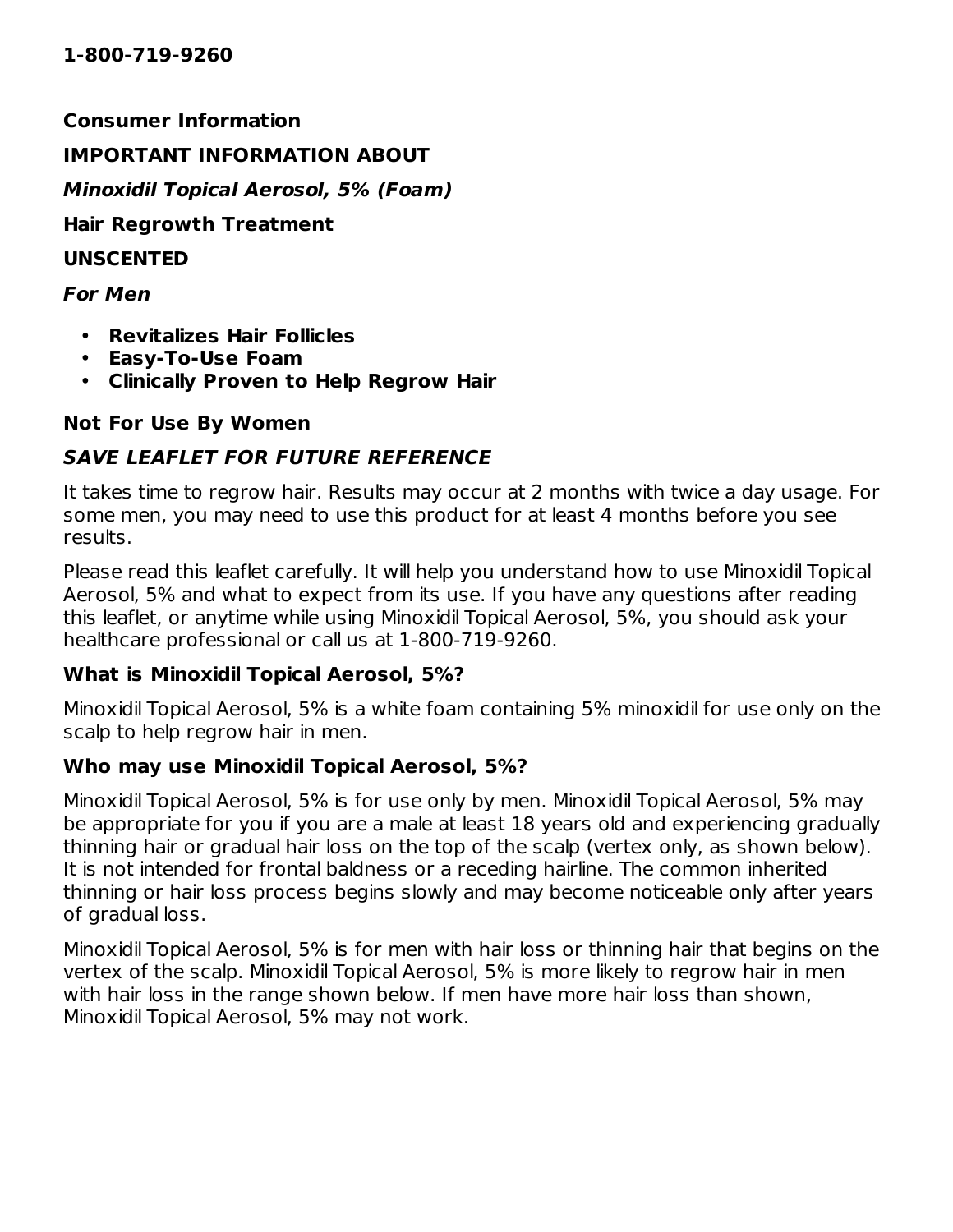

Many of those experiencing hair loss have other family members with gradually thinning hair or hair loss. **If you have no family history of gradually thinning hair or of gradual hair loss, or your hair loss is patchy, see your doctor.**

# **Who should NOT use Minoxidil Topical Aerosol, 5%?**

- Women should not use Minoxidil Topical Aerosol, 5%.
- Minoxidil Topical Aerosol, 5% should not be used on babies or children under 18 years old.
- Minoxidil Topical Aerosol, 5% will not prevent or improve hair loss which may occur with the use of some prescription and non-prescription medications, certain severe nutritional problems (very low body iron; too much vitamin A intake), low thyroid states (hypothyroidism), chemotherapy, or diseases which cause scarring of the scalp.

Also, Minoxidil Topical Aerosol, 5% will not improve hair loss due to:

- damage from the use of hair care products which cause scarring or deep burns of the scalp.
- hair grooming methods such as cornrowing or ponytails which require pulling the hair tightly back from the scalp.

# **Do not use if you are not sure of the reason for your hair loss.**

# **Will Minoxidil Topical Aerosol, 5% work for me?**

The amount of hair regrowth is different for each person. Not everyone will respond to Minoxidil Topical Aerosol, 5%. The response to Minoxidil Topical Aerosol, 5% cannot be predicted. It is unlikely anyone will be able to grow back all their hair.

However, to see your best results with Minoxidil Topical Aerosol, 5% make sure you get the medicine directly to the scalp and apply it twice a day, every day.

You may get better results if you have been losing your hair for a short period of time or have little hair loss. However, for some men Minoxidil Topical Aerosol, 5% may not work.

# **How soon can I expect results from using Minoxidil Topical Aerosol, 5%?**

Since normal hair usually grows only 1/2 to 1 inch per month, hair regrowth with Minoxidil Topical Aerosol, 5% also takes time.

Results may be seen as early as 2 months with twice daily use. For some men, it may take at least 4 months for results to be seen. If you do not see any results after 4 months, stop using Minoxidil Topical Aerosol, 5% and seek the advice of your physician.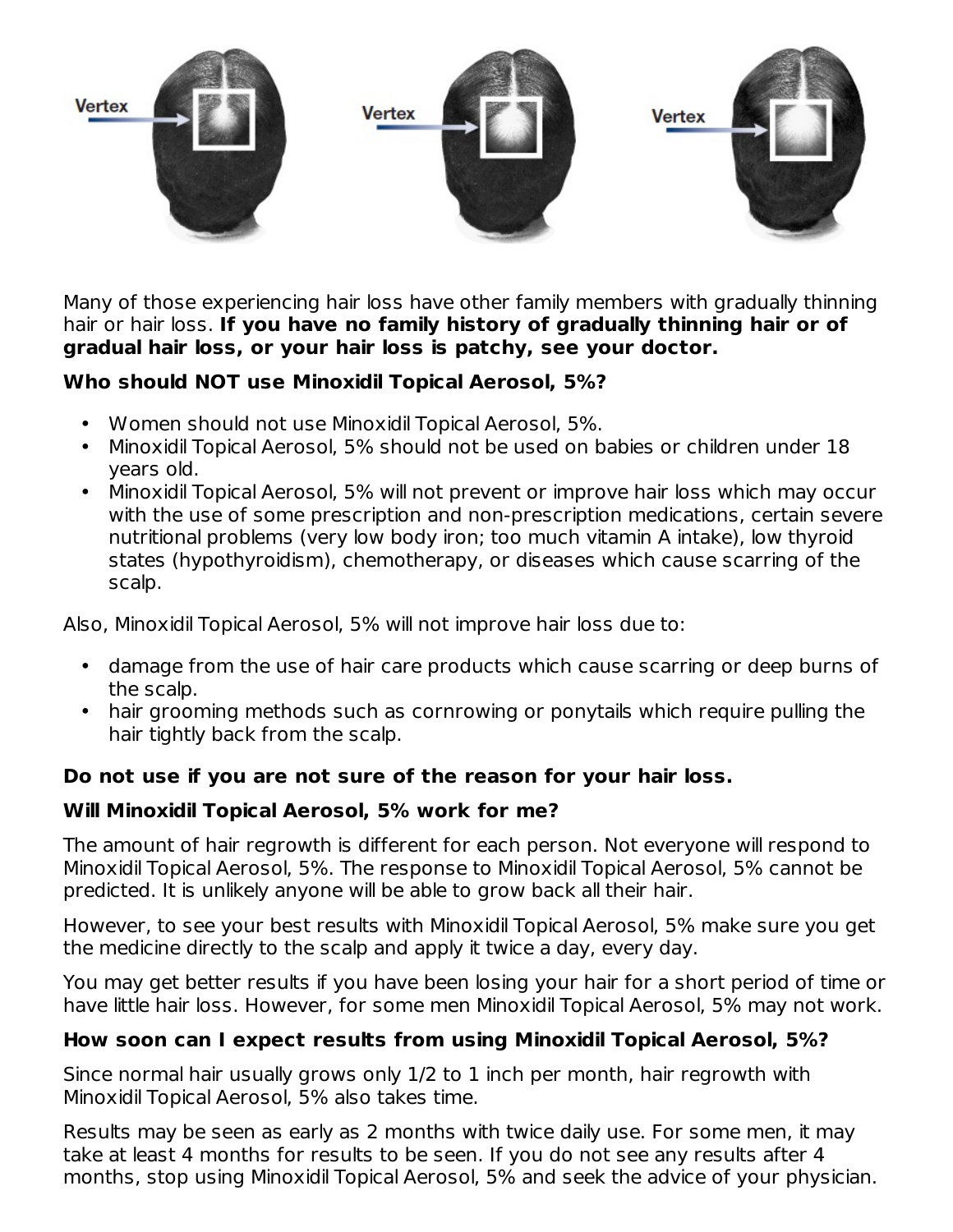When you **first** begin to use Minoxidil Topical Aerosol, 5%, your hair loss may increase temporarily for up to 2 weeks. This is likely a sign that you are getting rid of old hairs in order to regrow more new hairs. This temporary increase in hair loss is expected and is part of the process for how Minoxidil Topical Aerosol, 5% regrows hair. Remember, this increased hair loss is temporary. However, if it continues after two weeks, see your physician.

# **If Minoxidil Topical Aerosol, 5% is working, what will the hair look like?**

At first, hair growth is usually soft, downy, colorless hairs (like peach fuzz). After further use, the new hairs should be the same color and thickness as the other hairs on your scalp.

# **How long do I need to use Minoxidil Topical Aerosol, 5%?**

If you experience hair regrowth, continued use of Minoxidil Topical Aerosol, 5% is necessary or the hair loss will begin again.

# **What happens if I completely stop using Minoxidil Topical Aerosol, 5%?**

Continuous use of Minoxidil Topical Aerosol, 5% is needed to maintain hair regrowth. If you stop using Minoxidil Topical Aerosol, 5%, you will lose your newly regrown hair in 3 to 4 months.

# **How do I use Minoxidil Topical Aerosol, 5%?**

For best results, apply half a capful **2 times a day directly** to the scalp in the hair loss area. Using more than the recommended amount will not improve results. Each can should last one month, if used as directed. Never take this product by mouth or apply to other parts of the body.

# **When do I use Minoxidil Topical Aerosol, 5%?**

Apply Minoxidil Topical Aerosol, 5% once in the morning and once at night. Allow the nighttime application to dry completely before going to bed. Each can should last one month, if used as directed.

# **What if I miss a dose or forget to use Minoxidil Topical Aerosol, 5%?**

If you miss one or two daily doses of Minoxidil Topical Aerosol, 5%, just continue with your next dose. You should not make up for missed doses.

# **Can I use Minoxidil Topical Aerosol, 5% more than twice a day? Will it work faster, better?**

No. Minoxidil Topical Aerosol, 5% will not work faster or better if used more than two times a day. More frequent use or larger doses have not been shown to speed up hair growth and may increase your chance of side effects.

# **What kind of shampoo should I use with Minoxidil Topical Aerosol, 5%?**

If you wash your scalp before applying Minoxidil Topical Aerosol, 5% use a mild shampoo.

# **Can I use hair sprays, mousses, conditioners, gels, etc.?**

Yes. Hair sprays, spritz, or styling aids may be used on your hair while using Minoxidil Topical Aerosol, 5%. For best results, Minoxidil Topical Aerosol, 5% should be allowed to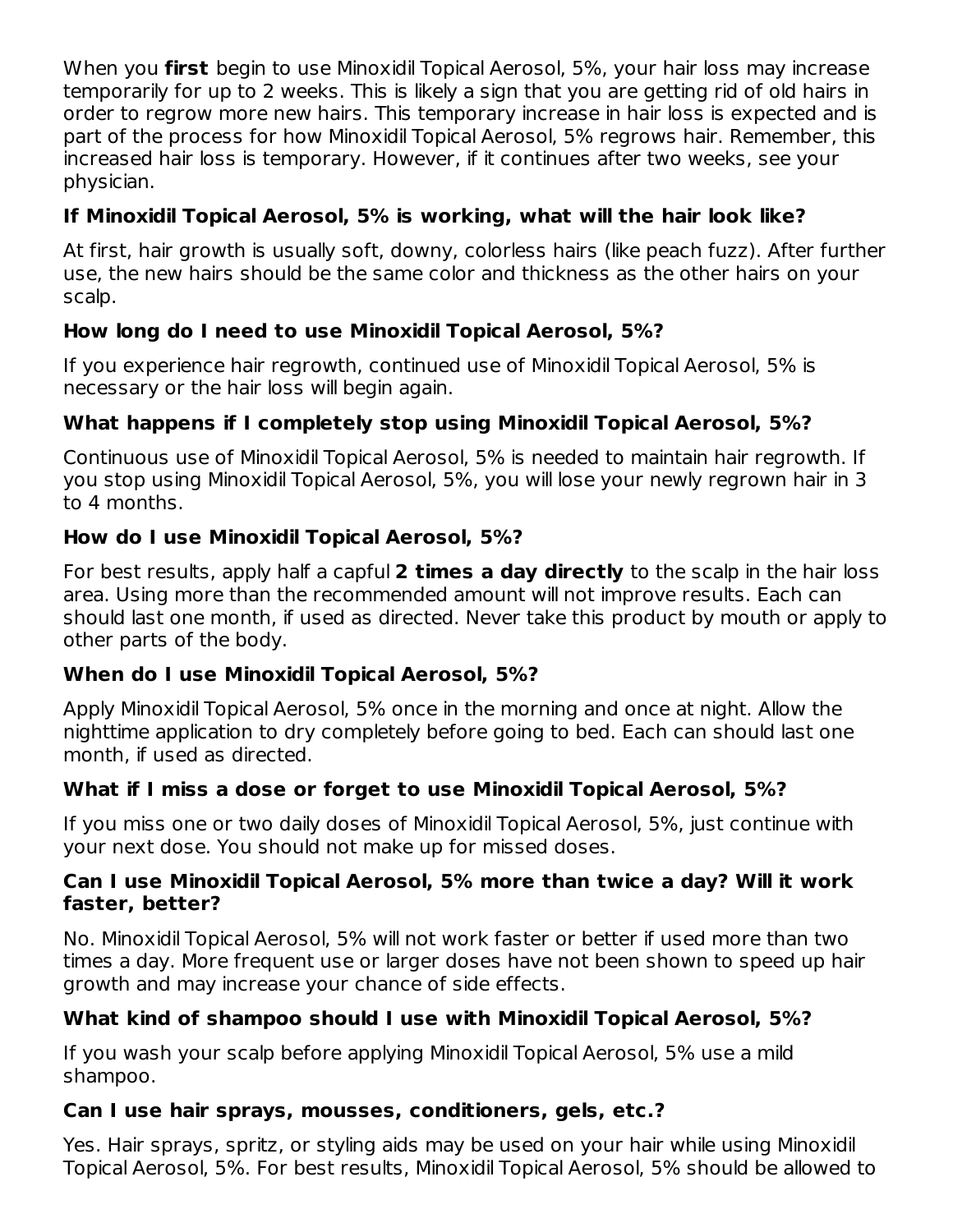soak into the scalp before using any styling products. Try to develop a good routine of applying Minoxidil Topical Aerosol, 5% first, and then applying styling products and style as usual. Keep in mind that your best results will be seen with proper application.

#### **Can I have my hair colored or permed or use hair relaxers while using Minoxidil Topical Aerosol, 5%?**

Yes. We have no evidence that coloring or perming your hair or that the use of relaxers change the effect of Minoxidil Topical Aerosol, 5%. However, because the use of a permanent wave and hair color can cause scalp irritation on certain people, we recommend the following precautions:

- 1. To avoid possible scalp irritation, you should make sure all of the Minoxidil Topical Aerosol, 5% has been washed off the hair and scalp before using color or perm chemicals.
- 2. For best results, do not apply Minoxidil Topical Aerosol, 5% on the same day that you use a chemical treatment on your hair.
- 3. Do not use Minoxidil Topical Aerosol, 5% for 24 hours after using any chemicals to make sure your scalp has not been irritated by the perm or color treatment. If no irritation occurs, continue use of Minoxidil Topical Aerosol, 5% as usual.
- 4. Simply restart your normal Minoxidil Topical Aerosol, 5% routine. There is no need to use more Minoxidil Topical Aerosol, 5% to make up for missed applications.

Missing one day of Minoxidil Topical Aerosol, 5% will not affect your hair regrowth results.

# **Can I apply Minoxidil Topical Aerosol, 5% and wash my hair an hour later?**

No. For Minoxidil Topical Aerosol, 5% to work best, you should allow it to stay on the scalp for about 4 hours before washing.

# **Using the product:**

- To open container: Match arrow on can ring with arrow on cap. Pull off cap.
- Within the hair thinning area, part the hair into one or more rows to maximize scalp exposure.
- The foam may begin to melt right away on contact with your warm skin. If your fingers are warm, rinse them in cold water first. (Be sure to dry them thoroughly before handling the foam.)
- Hold the can straight upside down and press nozzle to dispense the topical foam product onto your fingers. The total amount of foam applied should not exceed half a capful.
- Using your fingers, spread the foam over the hair loss area and gently massage into scalp and then wash your hands well.
- After each use, close the container to make child resistant by snapping the cap back on to the can.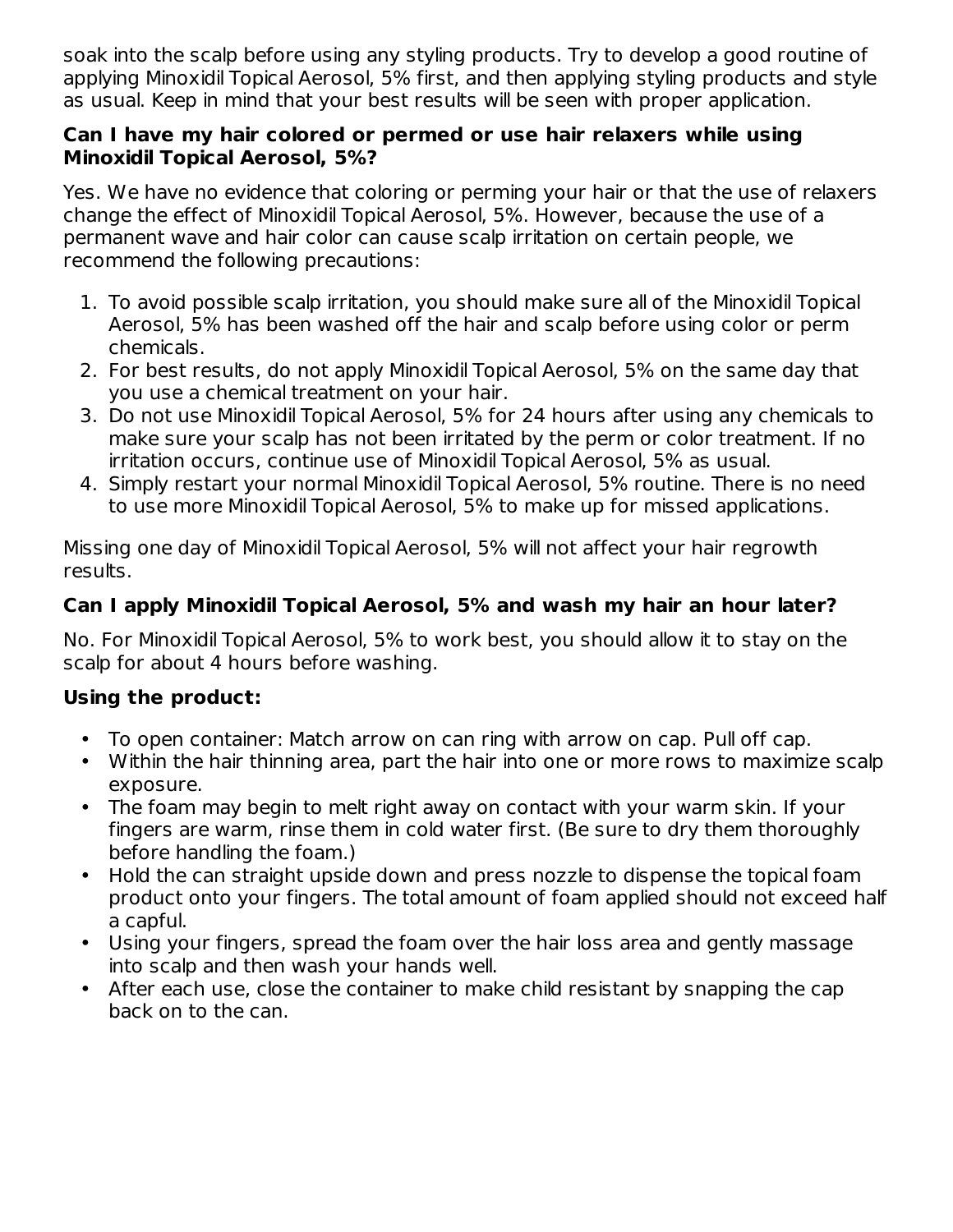

# **Warnings:**

# **For external use only**

# **For use by men only**

**Extremely Flammable:** Avoid fire, flame, or smoking during and immediately following application.

# **Do not use if**

- you are a woman
- your amount of hair loss is different than that shown on the other side of this leaflet or your hair loss is on the front of the scalp. Minoxidil Topical Aerosol, 5% is not intended for frontal baldness or receding hairline.
- you have no family history of hair loss
- your hair loss is sudden and/or patchy
- you do not know the reason for your hair loss
- you are under 18 years of age. Do not use on babies and children.
- your scalp is red, inflamed, infected, irritated, or painful
- you use other medicines on the scalp

# **Ask a doctor before use if you have heart disease.**

# **When using this product**

- do not apply on other parts of the body
- avoid contact with the eyes. In case of accidental contact, rinse eyes with large amounts of cool tap water.
- some people may experience changes in hair color and/or texture
- it takes time to regrow hair. Results may occur at 2 months with twice a day usage. For some men, you may need to use this product for at least 4 months before you see results.
- the amount of hair regrowth is different for each person. This product will not work for all men.

# **Stop use and ask a doctor if**

• chest pain, rapid heartbeat, faintness, or dizziness occurs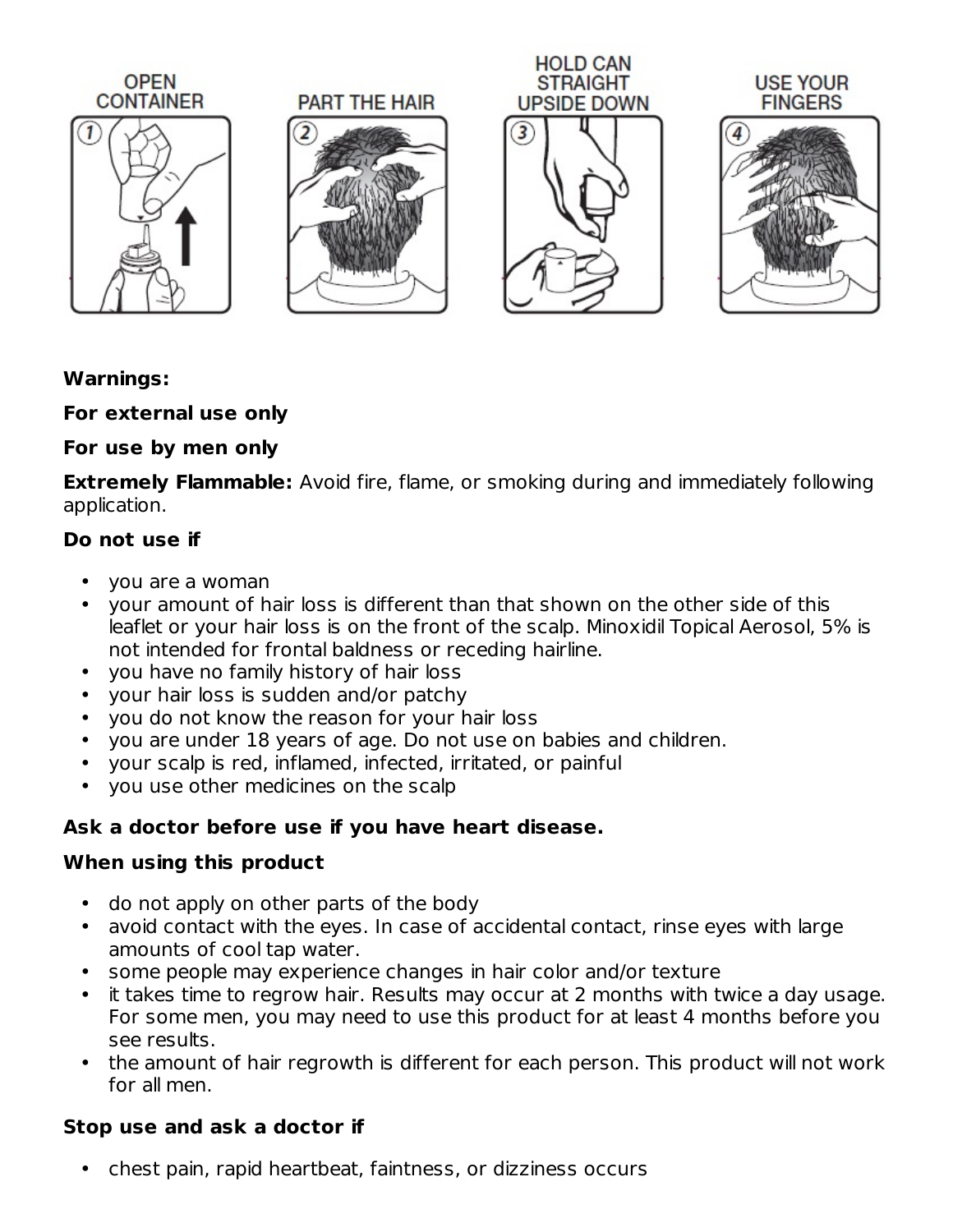- sudden, unexplained weight gain occurs
- your hands or feet swell
- scalp irritation or redness occurs
- unwanted facial hair growth occurs

# **Not for use by women.**

# **May be harmful if used when pregnant or breast-feeding.**

**Keep out of reach of children.** If swallowed, get medical help or contact a Poison Control Center right away (1-800-222-1222).

# **What are the most common side effects with Minoxidil Topical Aerosol, 5%?**

The most common side effects are itching and skin irritation of the treated area of the scalp. If scalp irritation continues, stop use and see a doctor. Minoxidil Topical Aerosol, 5% contains alcohol, which will cause burning or irritation of the eyes. If Minoxidil Topical Aerosol, 5% accidentally gets into eyes, rinse with large amounts of cool tap water.

# **Can Minoxidil Topical Aerosol, 5% produce unwanted hair growth?**

Unwanted hair growth on the face and other parts of the body has been reported in women. But it is rare and reversible. If you develop unwanted hair, stop using Minoxidil Topical Aerosol, 5%. Over time, the unwanted hair growth caused by Minoxidil Topical Aerosol, 5% will go away. You can take the following steps to decrease the chances of unwanted hair growth:

- 1) limit the application of Minoxidil Topical Aerosol, 5% only to the scalp;
- 2) if you use your hands to apply Minoxidil Topical Aerosol, 5%, wash your hands well immediately afterwards.

#### **Can I use Minoxidil Topical Aerosol, 5% for baldness or hair loss in babies or children?**

No. Minoxidil Topical Aerosol, 5% must not be used to treat baldness or hair loss in babies and children.

If you have any other questions, ask your healthcare professional or call us at 1-800- 719-9260.

# **Store at 20-25°C (68-77°F).**

Save this leaflet for future reference

# **To Open:**

- 1. Hold **RING** (See diagram)
- 2. While holding **RING** twist **CAP** to line up arrow on **RING** with arrow on **CAP**.
- 3. Tilt **CAP** back and pull

# **To Close:**

- 1. Place **CAP** on container and snap into place.
- 2. Be sure arrows **DO NOT** line up so **CAP** remains child resistant.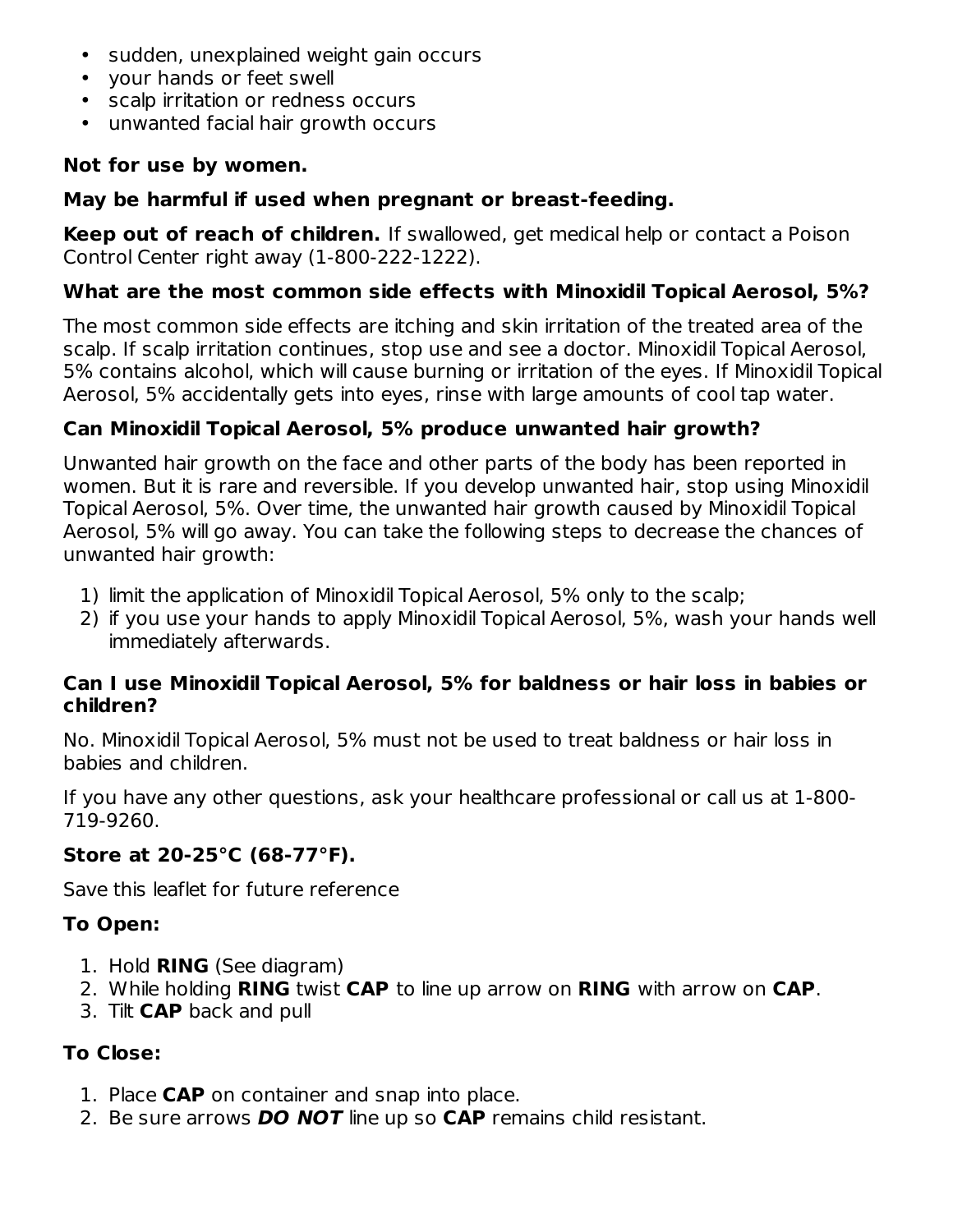

Made in Israel Distributed By Perrigo® Allegan, MI 49010 Rev 12-14 : 29400 00 J3

# **Package/Label Principal Display Panel**

Compare to Men's Rogaine $^{\circledR}$  active ingredient MINOXIDIL TOPICAL AEROSOL, 5% (FOAM) Hair Regrowth Treatment For Men Clinically proven to help regrow hair Revitalizes Hair Follicles #1 Dermatologist Recommended Active Ingredient Easy-to-Use Foam Unscented Not For Use By Women 1 – 60g (2.11 OZ) CAN One Month Supply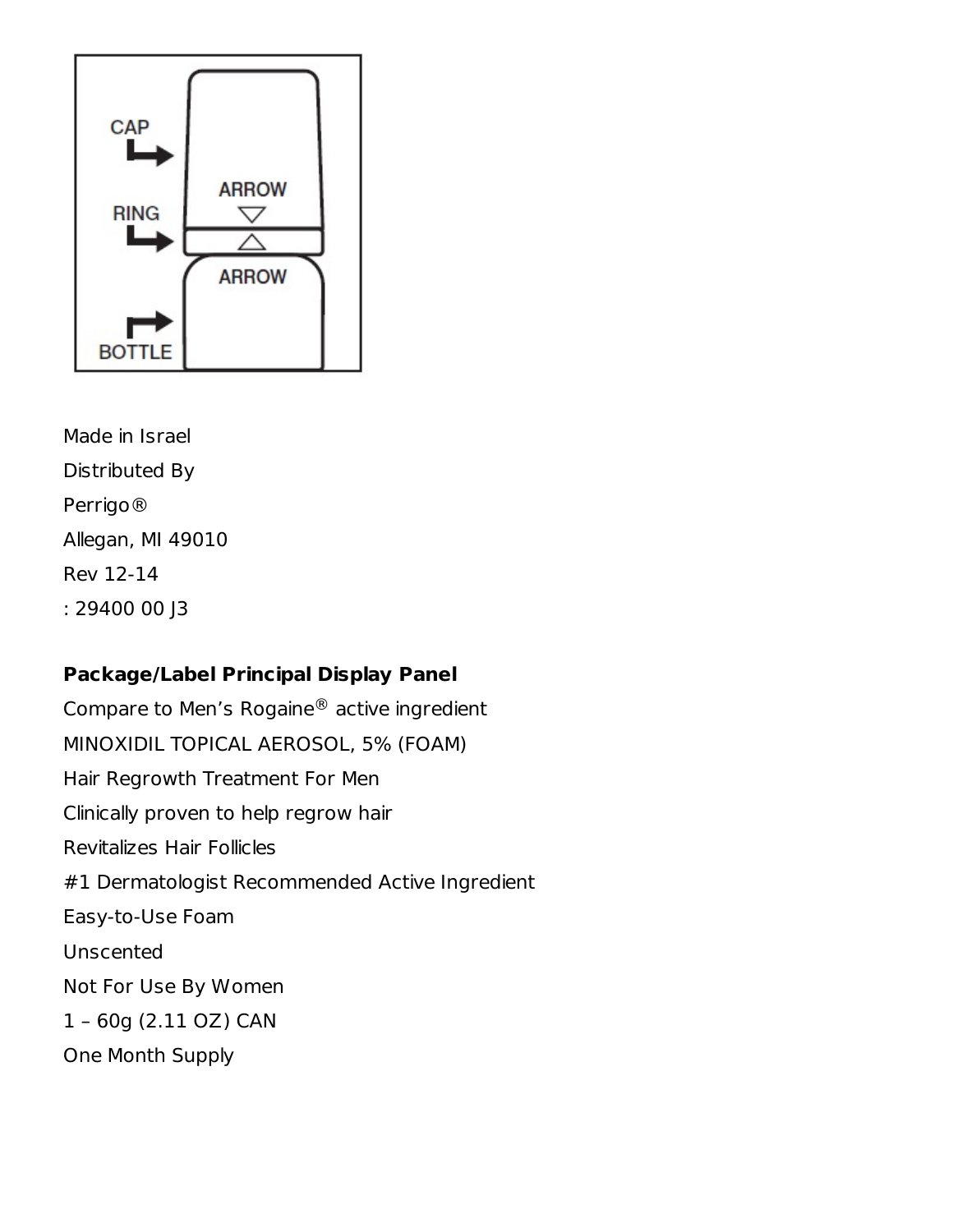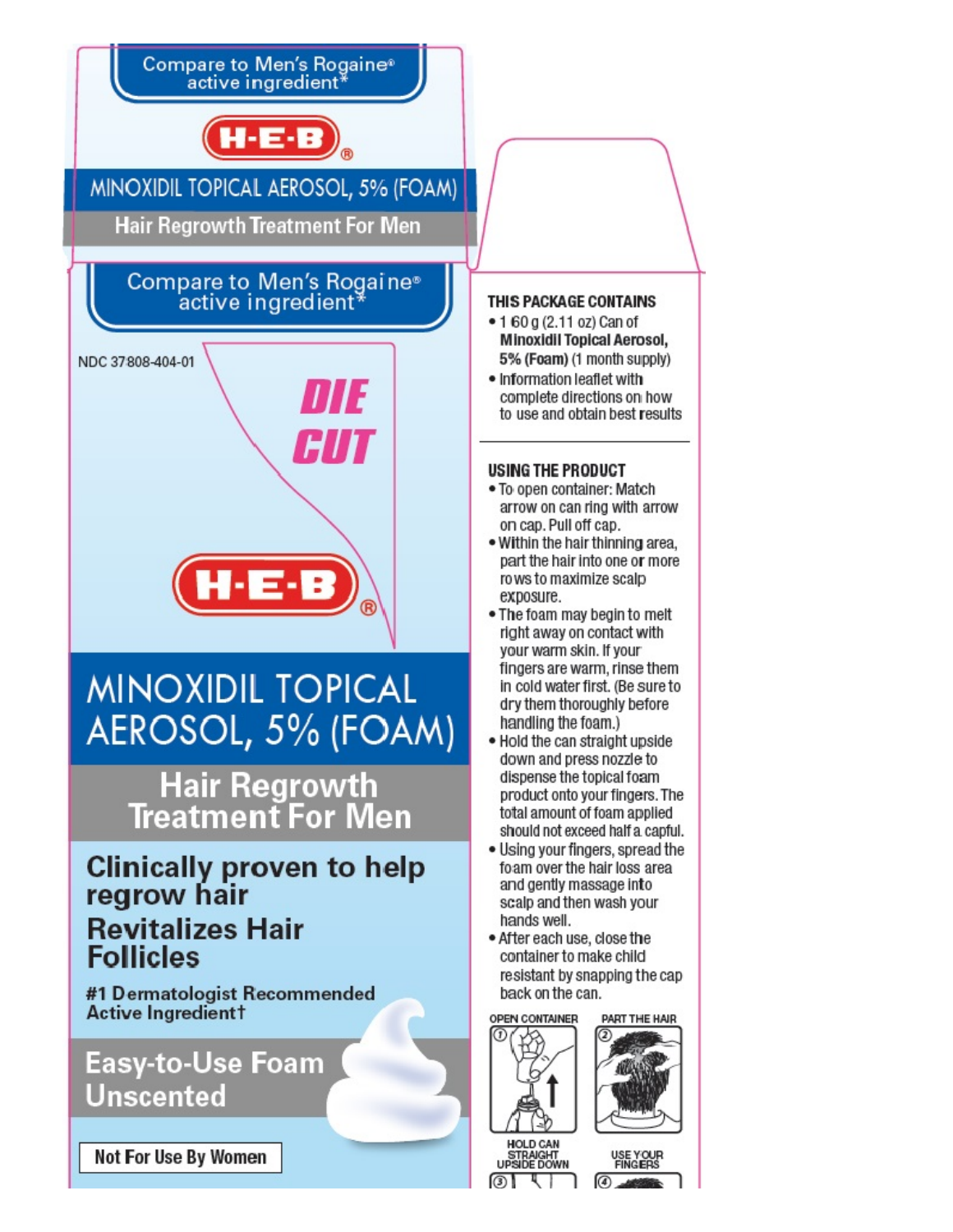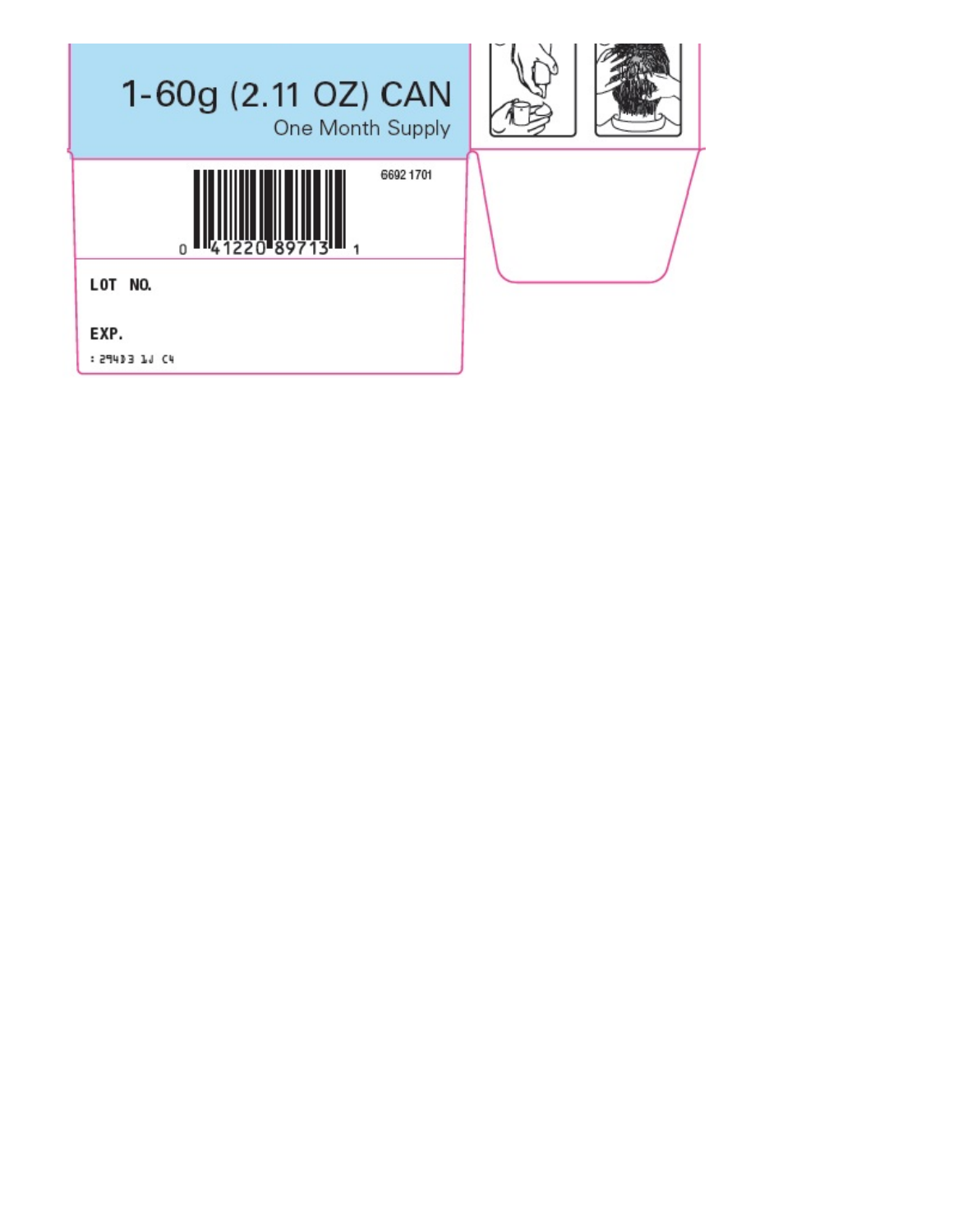#### **Drug Facts**

**Active Ingredient Purpose** Minoxidil 5% w/w (without propellant)....Hair regrowth treatment for men

Use to regrow hair on the top of the scalp (vertex only, see pictures on side of this carton)

#### Warnings

For external use only. For use by men only. Extremely Flammable: Awoid fire, flame, or smoking during and immediately following application.

- Do not use if
- vou are a woman
- your amount of hair loss is different than that shown on side of this carton or your hair loss is on the front of the scalp. Minoxidil Topical Aerosol, 5% (Foam) is not intended for frontal baldness or receding hairline.
- you have no family history of hair loss
- vour hair loss is sudden and/or patchy
- you do not know the reason for your hair loss
- you are under 18 years of age. Do not use on babies and children.
- vour scalp is red, inflamed, infected, irritated, or painful
- you use other medicines on the scalp

#### Ask a doctor before use if you have heart disease

- When using this product
- do not apply on other parts of the body
- avoid contact with the eyes. In case of accidental contact, rinse eyes with large amounts of cool tap water.
- some people have experienced changes in hair color and/or texture
- it takes time to regrow hair. Results may occur at 2 months with twice a day usage. For some men, you may need to use this product for at least 4 months before you see results.
- the amount of hair regrowth is different for each person. This product will not work for all men.

Stop use and ask a doctor if

- chest pain, rapid heartbeat, faintness, or dizziness occurs
- sudden, unexplained weight gain occurs
- vour hands or feet swell
- scalp irritation or redness occurs
- unwanted facial hair growth occurs
- you do not see hair regrowth in 4 months

May be harmful if used when pregnant or breast-feeding. Keep out of reach of children. If swallowed, get medical help or contact a Poison Control Center right away. (1-800-222-1222)

#### **Directions**

- apply half a capful 2 times a day to the scalp in the hair loss area
- massage into scalp with fingers, then wash hands well
- see enclosed leaflet for complete directions on how to use
- using more or more often will not improve results
- continued use is necessary to increase and keep your hair regrowth or hair loss will begin again

#### Other information

- hair growth has been shown in a clinical study of men (mostly white) aged 18-49 years who used it for 4 months
- see hair loss pictures on side of this carton
- before use, read all information on package and enclosed leaflet
- keep the package. It contains important information.
- store at 20-25°C (68-77°F)
- contents under pressure. Do not puncture or incinerate container. Do not express to best or store at teromorphises shows 1909E (409P).

Minoxidil Topical Aerosol, 5% (Foam) is for men who have a general thinning of hair on the top of the scalp (vertex only, as shown below). Not intended for frontal baldness or a receding hairline. Minoxidil Topical Aerosol, 5% (Foam) has been shown to regrow hair in men with the following degrees of thinning hair or hair loss.

# Vertex Vertex If men have more hair loss or hair loss in a place different than shown above, Minoxidil Topical Aerosol, 5% (Foam) may not work.



MADE WITH PRIDE & CARE FOR H-E-B® SAN ANTONIO, TX 78204 **MADE IN ISRAEL** 



e'll be happy to replac it or refund vour mon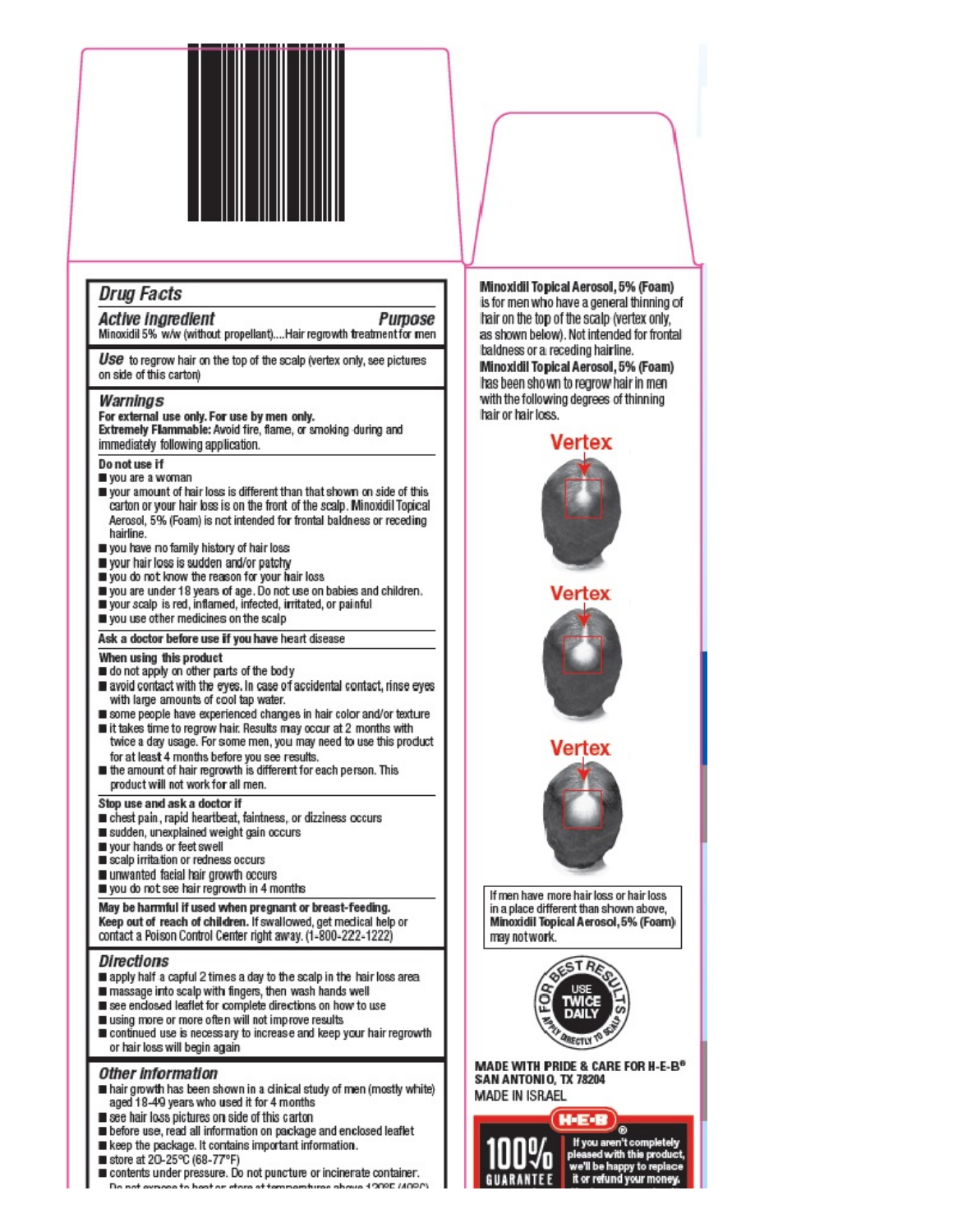

| <b>Product Information</b>     |                |                           |               |  |
|--------------------------------|----------------|---------------------------|---------------|--|
| <b>Product Type</b>            | HUMAN OTC DRUG | <b>Item Code (Source)</b> | NDC:37808-404 |  |
| <b>Route of Administration</b> | <b>TOPICAL</b> |                           |               |  |

| <b>Active Ingredient/Active Moiety</b>                            |                          |               |
|-------------------------------------------------------------------|--------------------------|---------------|
| <b>Ingredient Name</b>                                            | <b>Basis of Strength</b> | Strength      |
| <b>MINOXIDIL</b> (UNII: 5965120SH1) (MINOXIDIL - UNII:5965120SH1) | <b>MINOXIDIL</b>         | $5q$ in 100 q |
|                                                                   |                          |               |

| <b>Inactive Ingredients</b>                             |                        |                      |  |  |
|---------------------------------------------------------|------------------------|----------------------|--|--|
| <b>Ingredient Name</b>                                  |                        | <b>Strength</b>      |  |  |
| <b>BUTANE</b> (UNII: 6LV4FOR43R)                        |                        |                      |  |  |
| <b>BUTYLATED HYDROXYTOLUENE (UNII: 1P9D0Z171K)</b>      |                        |                      |  |  |
| <b>CETYL ALCOHOL (UNII: 936JST6JCN)</b>                 |                        |                      |  |  |
| <b>CITRIC ACID MONOHYDRATE (UNII: 2968PHW8QP)</b>       |                        |                      |  |  |
| <b>ALCOHOL (UNII: 3K9958V90M)</b>                       |                        |                      |  |  |
| <b>ISOBUTANE</b> (UNII: BXR49TP611)                     |                        |                      |  |  |
| <b>LACTIC ACID, UNSPECIFIED FORM (UNII: 33X04XA5AT)</b> |                        |                      |  |  |
| <b>POLYSORBATE 60 (UNII: CAL22UVI4M)</b>                |                        |                      |  |  |
| <b>PROPANE</b> (UNII: T75W9911L6)                       |                        |                      |  |  |
| <b>WATER (UNII: 059QF0KO0R)</b>                         |                        |                      |  |  |
| <b>STEARYL ALCOHOL (UNII: 2KR89I4H1Y)</b>               |                        |                      |  |  |
|                                                         |                        |                      |  |  |
|                                                         |                        |                      |  |  |
| <b>Packaging</b>                                        |                        |                      |  |  |
| ш.<br>Deelseare, Deeewhetter<br>Hema Cede               | <b>Marketing Start</b> | <b>Marketing End</b> |  |  |

| # Item Code | <b>Package Description</b> | <b>Marketing Start</b><br>Date | <b>Marketing E</b><br>Date |
|-------------|----------------------------|--------------------------------|----------------------------|
|             |                            |                                |                            |